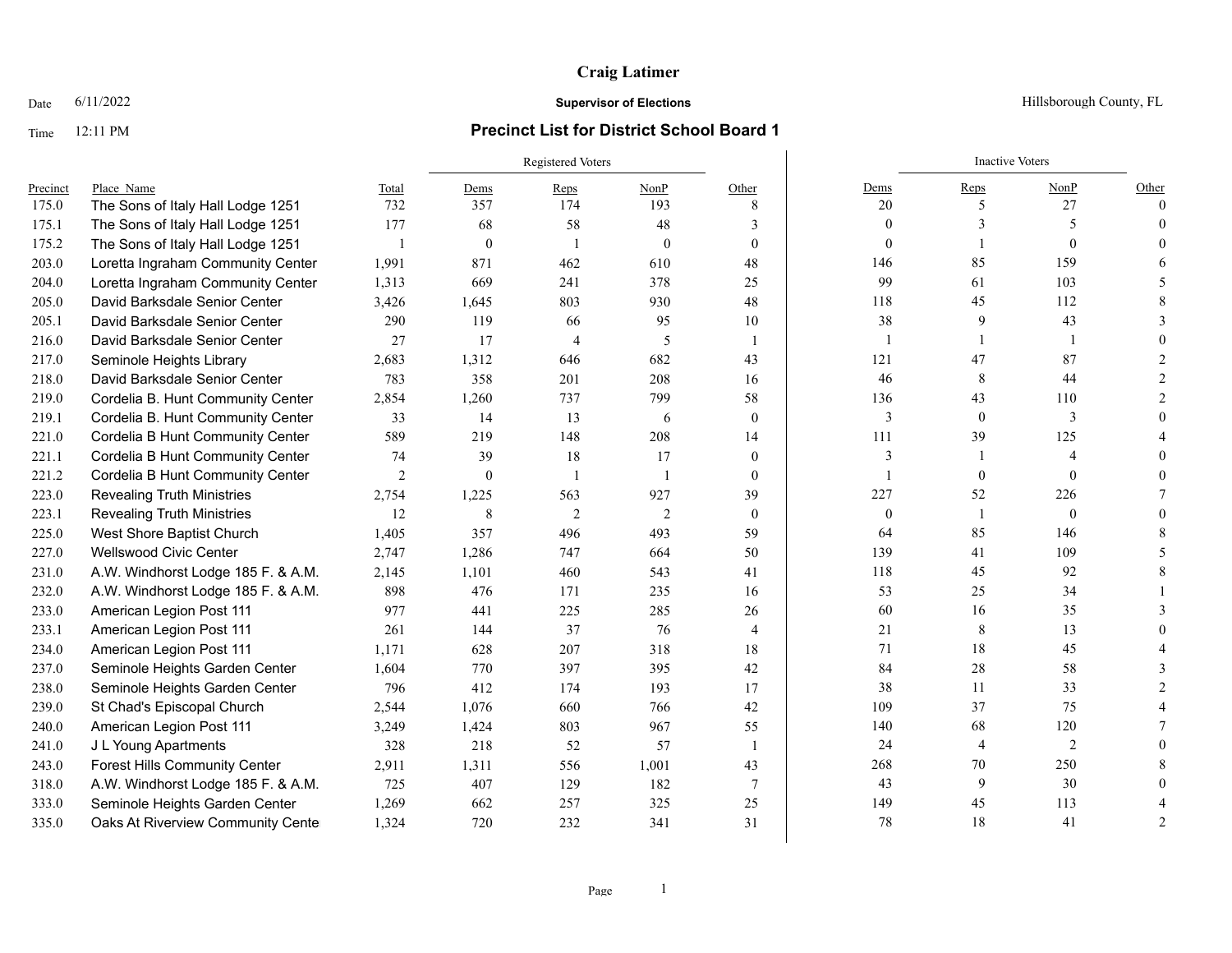### Time 12:11 PM **Precinct List for District School Board 1**

Registered Voters **Inactive Voters** Inactive Voters **Inactive Voters** Precinct Place\_Name Total Dems Reps NonP Other Dems Reps NonP Other 401.0 Wesley Memorial United Methodist Church 1,727 531 675 481 40 43 42 37 0 401.1 Wesley Memorial United Methodist Church 1,631 521 500 567 43 94 56 98 6 403.0 Calvary Community Church 3,022 1,244 710 1,008 60 153 60 158 4 404.0 Wesley Memorial United Methodist C and 1,229 322 526 359 22 43 37 37 73 3 405.0 Calvary Community Church 1,764 733 371 606 54 193 80 186 10 407.0 Town N Country Park 3,029 1,200 750 1,050 29 126 35 116 1 410.0 Bay West Club 1,947 784 445 685 33 52 133 5 411.0 Town N Country Regional Library 2,741 1,103 702 906 30 124 53 130 4 412.0 Tampa Korean Seventh Day Adventis 2,806 937 914 887 68 160 90 90 197 5 412.1 Tampa Korean Seventh Day Adventis 392 77 195 116 4 8 7 8 0 412.2 Tampa Korean Seventh Day Adventis 169 32 78 58 1 4 4 2 6 1 413.0 Bay West Club 762 300 184 265 13 44 23 64 1 413.1 Bay West Club 644 226 221 191 6 14 11 17 3 414.0 Cuban Civic Club 3,935 1,706 783 1,398 48 | 196 54 189 5 415.0 Peace Baptist Church of Town and Country 3,296 1,293 920 1,047 36 114 69 114 69 114 4 421.0 St. Joseph Vietnamese Catholic Chur 1,957 792 534 606 25 37 37 37 1 421.1 St. Joseph Vietnamese Catholic Chur 691 288 159 228 16 29 14 38 2 422.0 St. Joseph Vietnamese Catholic Church 2,530 1,046 588 862 34 90 47 85 0 423.0 Tampa Korean Seventh Day Adventis 2,720 1,120 652 907 41 10 110 45 98 1 424.0 St. Joseph Vietnamese Catholic Chur 402 158 100 136 8 100 9 7 0 429.0 Northwest Tampa Church Of Christ 3,097 1,235 784 1,036 42 99 67 110 3 430.0 Northwest Tampa Church Of Christ 1.212 467 284 439 22 48 25 48 1 431.0 Cuban Civic Club 3,540 1,196 1,095 53 76 48 75 0 433.0 Aston Gardens At Tampa Bay 541 135 273 121 12 1 4 5 4 0 434.0 Tampa Shores Baptist Church 4,018 1,370 1,170 1,384 94 229 153 259 9 451.0 Restore Family Church 3,344 1,317 969 1,031 27 69 35 85 1 454.0 ALTAR Church 2,428 1,077 554 757 40 213 48 179 2 455.0 First Hispanic Presbyterian Church 1,922 768 513 620 21 100 34 119 1 457.0 Grace Family Church - Waters  $2.825$   $1.046$   $780$   $971$   $28$   $76$   $76$   $18$   $91$   $1$ 459.0 Oak Grove United Methodist Church 3.740 1.636 883 1.159 62 318 108 314 15 461.0 Oak Grove United Methodist Church 1.132 473 302 344 13 43 23 36 1 462.0 Oak Grove United Methodist Church 297 122 93 78 4 2 6 8 1 463.0 Grace Family Church - Waters 1,974 833 375 735 31 132 40 156 7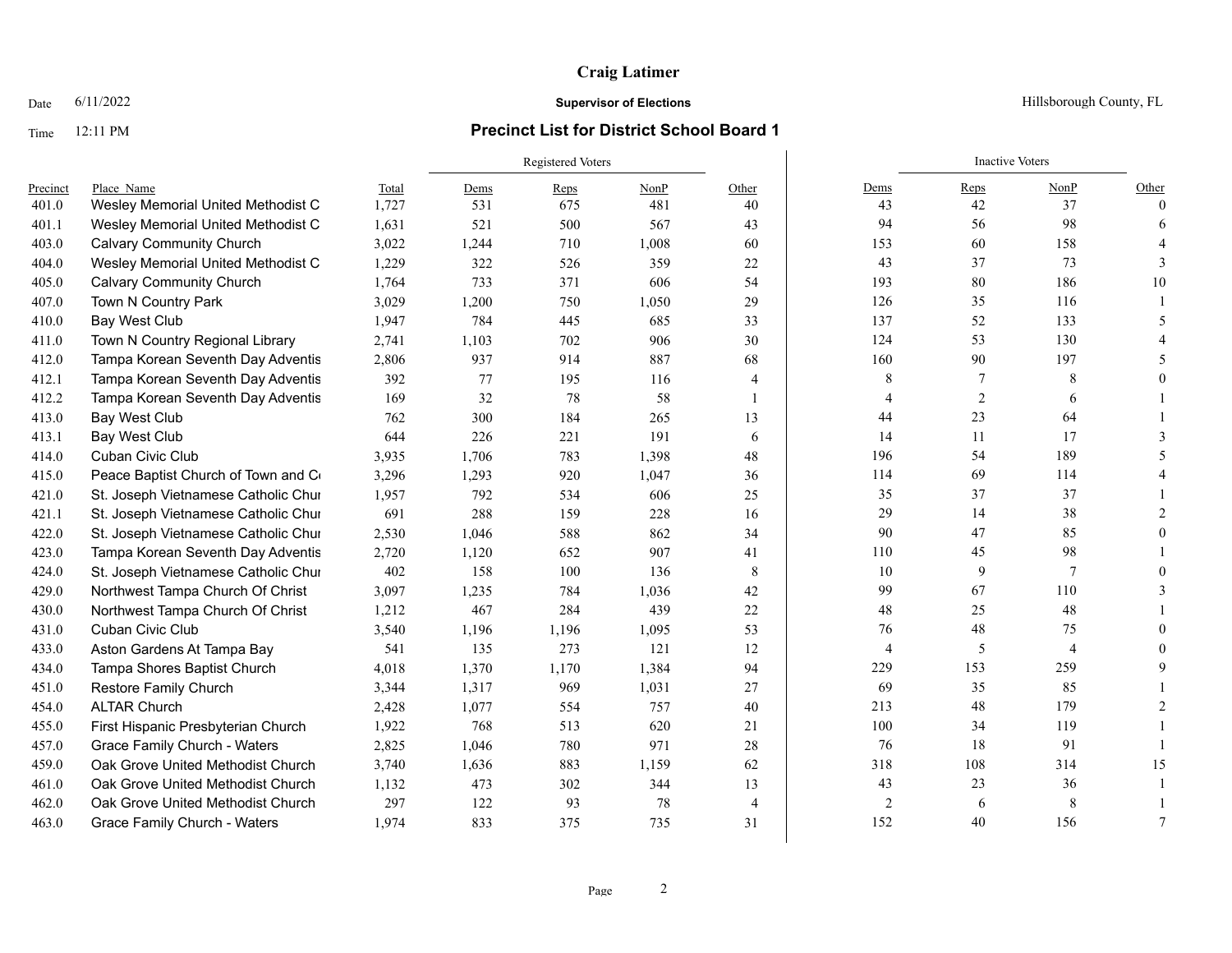# Time 12:11 PM **Precinct List for District School Board 1**

# Registered Voters **Inactive Voters**

| Precinct | Place Name                             | Total            | Dems         | Reps     | NonP     | Other          | Dems             | Reps         | NonP           | Other        |
|----------|----------------------------------------|------------------|--------------|----------|----------|----------------|------------------|--------------|----------------|--------------|
| 500.0    | Westchase Swim and Tennis Center       | 5,013            | 1,520        | 1,942    | 1,449    | 102            | 150              | 163          | 162            | $\mathbf{8}$ |
| 500.1    | Westchase Swim and Tennis Center       | 50               | 18           | 13       | 19       | $\theta$       |                  | 1            |                |              |
| 501.0    | Maureen B. Gauzza Public Library       | 1,874            | 661          | 613      | 565      | 35             | 25               | 25           | 52             |              |
| 502.0    | American Legion Post 152               | 1,825            | 664          | 493      | 620      | 48             | 88               | 56           | 107            |              |
| 503.0    | Carrollwood Seventh Day Adventist      | 3,145            | 1,207        | 853      | 1,043    | 42             | 111              | 53           | 108            |              |
| 503.1    | Carrollwood Seventh Day Adventist      | 597              | 224          | 190      | 178      | 5              | 18               | 8            | 9              |              |
| 504.0    | <b>Plantation Homeowners Clubhouse</b> | 3,401            | 1,462        | 746      | 1,153    | 40             | 110              | 48           | 103            |              |
| 505.0    | Hope Christian School                  | 2,273            | 826          | 645      | 750      | 52             | 72               | 53           | 100            |              |
| 505.1    | <b>Hope Christian School</b>           | 1.778            | 711          | 431      | 607      | 29             | 51               | 25           | 44             |              |
| 505.2    | Hope Christian School                  | 421              | 159          | 125      | 128      | 9              | 10               | 8            | 4              |              |
| 506.0    | Maureen B. Gauzza Public Library       | 1,490            | 365          | 578      | 517      | 30             | 30               | 42           | 45             |              |
| 507.0    | Maureen B. Gauzza Public Library       | 2,406            | 824          | 723      | 811      | 48             | 101              | 70           | 119            |              |
| 507.1    | Maureen B. Gauzza Public Library       | 401              | 143          | 121      | 134      | 3              | 6                | 6            | 10             |              |
| 508.0    | Maureen B. Gauzza Public Library       | 2,335            | 662          | 957      | 676      | 40             | 56               | 67           | 67             |              |
| 512.0    | Maureen B. Gauzza Public Library       | 1,407            | 435          | 452      | 487      | 33             | 48               | 45           | 62             |              |
| 515.0    | Maureen B. Gauzza Public Library       | 676              | 205          | 216      | 233      | 22             | $22\,$           | 36           | 41             |              |
| 518.0    | Keystone Bible Church                  | 770              | 168          | 443      | 151      | $\,8\,$        | 10               | 14           | 8              |              |
| 520.0    | <b>Country Place Park</b>              | 624              | 214          | 190      | 209      | 11             | 11               | 10           | 13             |              |
| 520.1    | <b>Country Place Park</b>              | 502              | 203          | 148      | 146      | 5              | 13               | 11           | 10             |              |
| 522.0    | St Marks Episcopal Church              | 1,355            | 424          | 518      | 388      | 25             | 19               | 29           | 22             |              |
| 523.0    | St Marks Episcopal Church              | 3,715            | 1,324        | 1,189    | 1,137    | 65             | 136              | 96           | 116            |              |
| 524.0    | Carrollwood Baptist Church             | 1,505            | 544          | 459      | 477      | 25             | 34               | 24           | 33             |              |
| 524.1    | <b>Carrollwood Baptist Church</b>      | 199              | 85           | 59       | 51       | $\overline{4}$ | 5                | $\mathbf{0}$ | 3              |              |
| 524.2    | Carrollwood Baptist Church             | $\boldsymbol{0}$ | $\mathbf{0}$ | $\theta$ | $\theta$ | $\theta$       | $\mathbf{0}$     | $\Omega$     | $\theta$       |              |
| 525.0    | Faith Family Worship Center            | 3,744            | 1,229        | 1,411    | 1,039    | 65             | 92               | 101          | 93             |              |
| 525.1    | Faith Family Worship Center            | 157              | 45           | 69       | 39       | $\overline{4}$ | 3                | 4            | 4              |              |
| 526.0    | Ed Radice Sports Complex Baseball      | 1,621            | 433          | 732      | 426      | 30             | 20               | 37           | 38             |              |
| 527.0    | Philippine Art and Cultural Foundatior | 6,017            | 1,595        | 2,466    | 1,836    | 120            | 118              | 162          | 144            |              |
| 528.0    | Keystone Recreation Center             | 2,707            | 588          | 1,433    | 635      | 51             | 38               | 67           | 43             |              |
| 528.1    | Keystone Recreation Center             | 87               | 25           | 36       | 25       |                | $\boldsymbol{0}$ |              | $\overline{c}$ |              |
| 529.0    | Journey A Christian Church             | 2,132            | 542          | 1,037    | 524      | 29             | 27               | 60           | 41             |              |
| 530.0    | Philippine Art and Cultural Foundatior | 1,595            | 354          | 695      | 505      | 41             | 35               | 49           | 44             |              |
| 531.0    | Keystone Bible Church                  | 1,627            | 398          | 790      | 416      | 23             | 22               | 32           | 25             |              |
|          |                                        |                  |              |          |          |                |                  |              |                |              |

Date  $6/11/2022$  Hillsborough County, FL